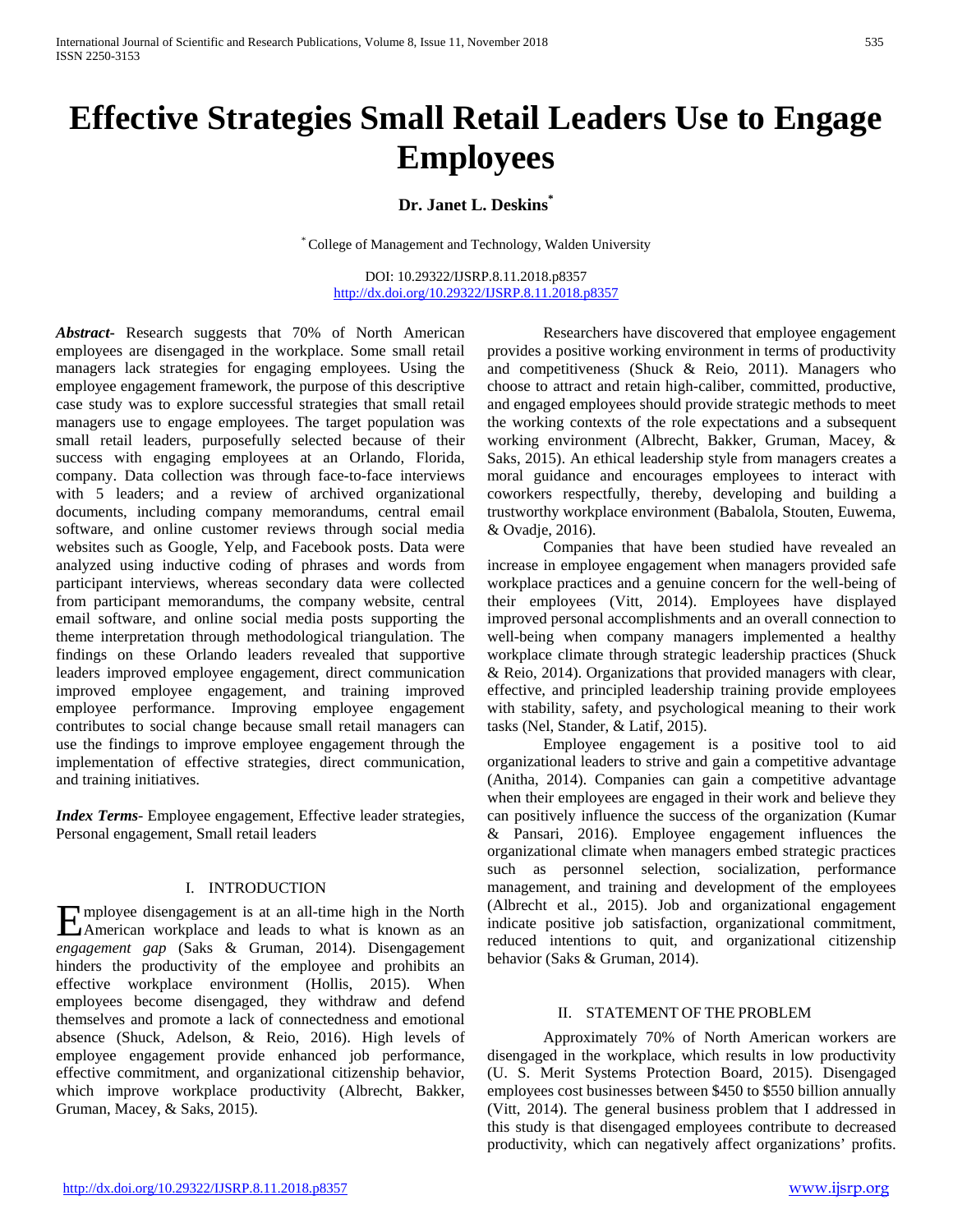The specific business problem that I addressed in this study is that some small retail business leaders lack strategies to engage employees in the workplace.

#### III. PURPOSE OF THE STUDY

The purpose of this qualitative descriptive study was to explore strategies that some small retail business leaders use to engage employees in the workplace. The population of the study consisted of five small retail business managers located in Orlando, Florida, who have implemented strategies to engage employees. The implications for positive social change include the potential to enhance leaders' understanding of effective strategies necessary to increase employee engagement, which may lead to positive social behaviors of employees who can volunteer their time to assist people in the community and society.

## IV. CONCEPTUAL FRAMEWORK

Shuck and Reio's (2011) employee engagement theory served as the conceptual framework of the study. Shuck and Reio (2014) expanded on Fredrickson's (1998) broaden-and-build theory of positive emotions and Kahn's (1990) theory of engagement, because the employee engagement theory pertains to the workplace climate, employee engagement, and indicators of employee well-being. The employee engagement theory suggests that employees engage in their workplace environment when upper-echelon leaders orchestrate the firm's resources into a unique motivational capability (Barrick, Thurgood, Smith, & Courtright, 2015). The three key constructs underlying the employee engagement theory are (a) cognitive engagement, (b) emotional engagement, and (c) behavioral or physical engagement at work (Barrick et al., 2015). Rana, Ardichvili, and Tkachenko (2014) noted that organizational leaders use Shuck and Reio's (2011) theory to predict financial performance levels based on employee engagement. Sarti (2014) noted that an employee's opportunities for development in learning and personal growth could affect employee engagement. Furthermore, Shuck and Reio (2014) observed that the key employee engagement constructs represent the intention to act and encompass motivation-like qualities separate from constructs such as job satisfaction and organizational commitment. The employee engagement theory served as a potential lens through which the exploration of the participants' perceptions and experiences was used to improve employee engagement. Shuck and Reio's (2011) employee engagement theory aligns with my study by providing a potential means for understanding the strategies that retail leaders use to improve employee engagement.

### V. LITERATURE REVIEW

The purpose of this qualitative descriptive study was to explore strategies that some small retail business leaders use to engage employees in the workplace. Employee engagement, as described by Anitha (2014), is an effective tool that organizational managers can strive to achieve to gain a competitive advantage within their industries. A researcher can gain knowledge on employee engagement but must understand how work conditions may encourage positive job performance that affects the employees' experience of being engaged (Shuck, Collins, Rocco, & Diaz, 2016). Leaders who strategically implement positive employee engagement practices experience enhance employee job performance, organizational citizenship behaviors, higher productivity, and advanced levels of employee commitment (Popli & Rizvi, 2016).

#### VI. EMPLOYEE ENGAGEMENT THEORY

Shuck and Reio (2011) introduced the employee engagement theory in human resource development. Byrne et al. (2017) noted there is no single definition of employee engagement and most researchers rely on Kahn's (1990) theory of personal engagement. Shuck and Reio based their theory on Kahn's personal engagement concept and created three separate facets: cognitive engagement, emotional engagement, and behavioral engagement. Shuck and Reio revealed that leaders must remain at the forefront of the emerging engagement conversation. In 2008, academy-sponsored conferences began publishing engagement proceedings and in 2009, the first article termed the phrase *employee engagement* in an Academy of Human Resource Development sponsored journal (Shuck & Reio, 2011). Shuck and Reio remarked that employee engagement lacks a certain level of consistency in definition and application where some scholars view the term as a reconceptualization of other well-researched variables. Other researchers advocate and address the distinctiveness of employee engagement and leave a gap for scholarly exploration (Shuck & Reio, 2011). A working relationship exists between employee engagement and job performance (Shuck & Reio, 2014).

Shuck and Reio readdressed the development of employee engagement and found that poor workplace engagement deemed detrimental to organizations because of a decrease of employee well-being and productivity (Shuck & Reio, 2014). Shuck and Reio's (2011) employee engagement theory includes the cognitive, emotional, and behavioral energy of the employee, and the authors found a transition beyond the traditional predictors of workplace performance and into employee job attitudes. The findings of the researchers revealed employee engagement as more predictive of task performance than intrinsic motivation, job immersion, and job fulfillment (Shuck & Reio, 2014). The researchers noted a link of higher levels of employee engagement with an organization's overall revenue (Shuck & Reio, 2014). Gilbert, Laschinger, and Leiter (2010) suggested evidence-based strategies where managers can empower employees and emphasize individual contributions toward organizational goals as pertinent steps in producing a positive workplace environment toward engagement.

Shuck and Reio (2014) claimed the consensus of employee engagement proved positive for organizations. Company leaders who implemented employee engagement strategies through enhanced recruitment and safe workplace practices revealed excellent retention rates, stronger customer relationships, and deeper organizational expertise by their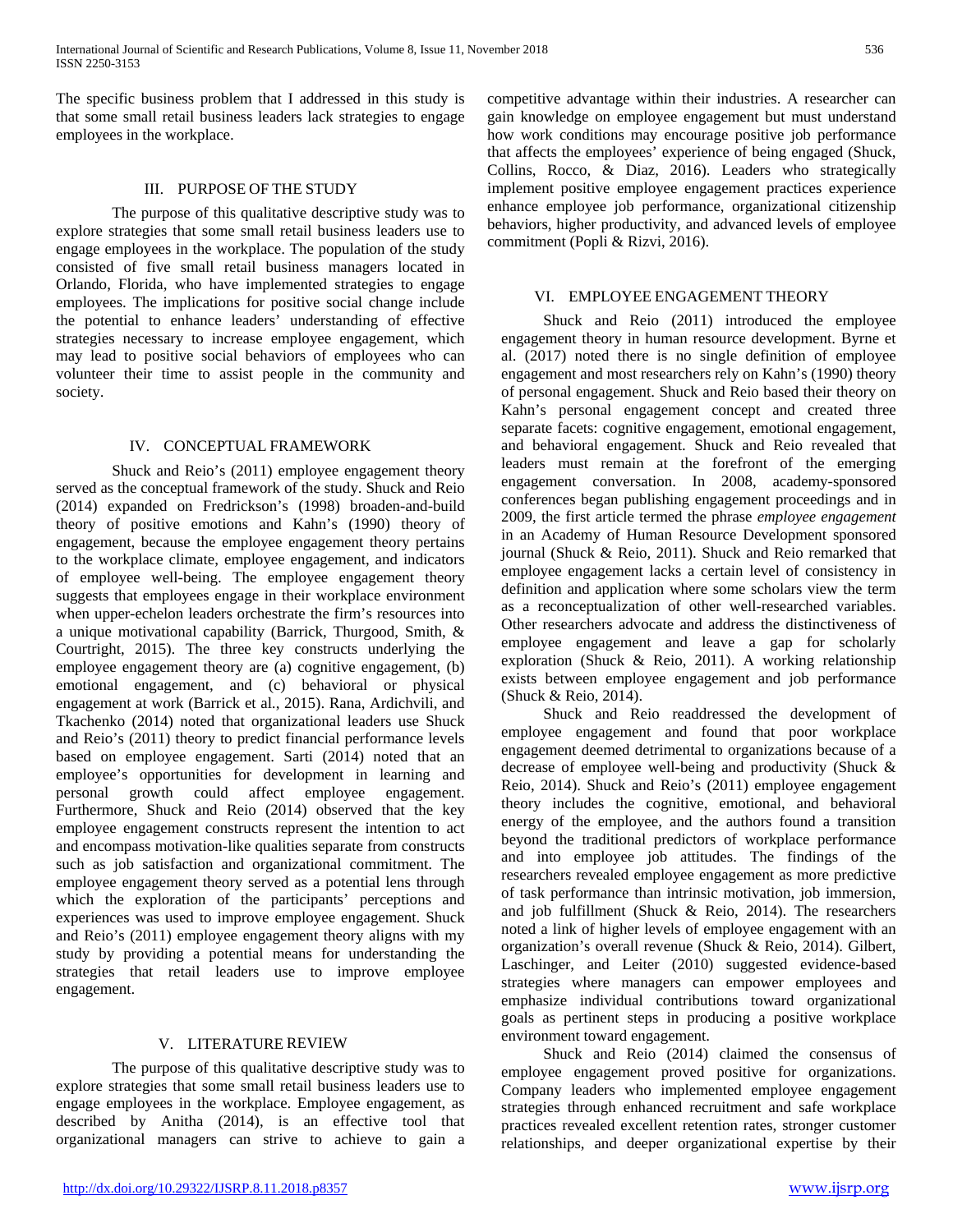employees (Vitt, 2014). Anitha (2014) identified work environment, leadership, team and co-worker relationships, training and career development, compensation, organizational policies, and workplace well-being as the driving factors towards employee engagement.

Employee engagement through a critical lens is one of privilege and power on who (a) controls the context of the work, (b) determines the experience of engagement, (c) defined the value of engagement, and (d) benefits from high levels of engagement (Shuck et al., 2016). Shuck et al. declared both the organization and employee benefit from the outcomes associated with the experiences of employee engagement. Employee engagement is a separate construct from job satisfaction, as it relates to the active, work-related positive psychological state of the employee (Nimon et al., 2016). Barrick et al. (2015) revealed engagement as an organizational-level construct influenced by organizational practices that are motivationally focused. Sarti (2014) stated engagement as a characterization of vigor, dedication, and absorption.

Researchers communicated how a positive leadership has an indirect effect on the work engagement and job satisfaction of employees with life fulfillment through a psychological empowerment (Nel et al., 2015). Other empirical research has provided evidence on the utility of employee engagement beyond the traditional workplace performance, such as job attitudes (Shuck & Reio, 2014). Leaders can address the workplace environment by evaluating the needs of the employees and create a positive impact of staff productivity (Hollis, 2015).

Bakker (2011) suggested that engaged employees could create their own person-job (P-J) relationship and increase their P-J fit perceptions. Even so, engaged employees might learn to increase their skills at work and meet or exceed the job requirements more effectively through a positive environment of psychological or financial rewards (Lu et al., 2014). Similarly, researchers discovered that employees recognized the importance of well-being, positive psychological, and eudemonic dimensions of engagement (Schaufeli & Taris, 2014).

Employees are the backbone of the organization and workplace engagement is vital to the organization's success (George & Joseph, 2014). Airila et al. (2014) studied work engagement over 10 years and found resourceful jobs and positive self-esteem play an important role in maintaining and promoting work ability and possibly decreasing employees' intentions to retire early from the organization. Successful employee engagement results in improved financial revenues to the organization as a positive construct and predictor of contextual performance above and beyond the positive effects of job satisfaction (Byrne et al., 2017).

Development of successfully engaged employees requires a certain amount of investment on behalf of the organization and its leaders (Shuck & Rose, 2013). The investment from the organization goes beyond a monetary one and involves the strategic application by the company managers. Leadership strategies may be required by managers to challenge employees in difficulties and hardships for workplace success (Gawke et al., 2017). The *service triangle* 

indicates a relationship among the organization, the employee, and the customer (Popli & Rizvi, 2017). Popli and Rizvi found engagement has a positive relationship to customer satisfaction. Therefore, a positive customer experience is derived from a more productive employee, improves customer service, and remains in their job longer (Byrne et al., 2017).

Kahn (1990) created a distinction between the physical, cognitive, and emotional paths in which employees engage and disengage personally. The three facets of employee engagement suggest the construct consists of cognitive engagement, emotional engagement, and behavioral engagement (Shuck & Reio, 2011). Shuck and Reio combined the works of researchers on the newly developing topic of employee engagement and set out to assist organizations in developing strategic methods of capturing their employees' attention, dedication, and longevity. By leaders implementing the facets of cognitive engagement, emotional engagement, and behavioral engagement, employees may experience positive emotions that draw them into an expansion of their human capital (Fredrickson, 1998). The three constructs of employee engagement are necessary conditions for employee engagement; mostly towards psychological meaningfulness, workplace safety, and employee availability (Barrick et al., 2015).

## VII. COGNITIVE ENGAGEMENT

The concept of cognitive engagement construct involves employees appraising their work environment on whether the work is meaningful and safe, as well as if there are adequate resources to complete their work (Kahn, 1990). Cognitive engagement is a delicate phenomenon that is both challenging to develop and tough to sustain because of the interpretation of the work environment (Shuck & Reio, 2014). Shuck and Reio stated employees use the cognitive decision-making process to determine the overall worth of the circumstances in a silent effort to begin the process of work engagement. An employee's cognitive or intellectual resources may improve through a manager's strategic engagement within the workplace and may provide employees with a means of inspired exploration on the job (Fredrickson, 1998).

Employees become physically involved in their work tasks and cognitively vigilant while empathically connecting to others through their performance of the job and how they display what they think and feel (Kahn, 1990). An employees' cognitive engagement revolves around the way the employee understands their job, the company, and the environment of the workplace (Shuck & Reio, 2011). Shuck and Reio (2011) stated that cognitive resources allow the employee to experience positive emotions to momentarily draw on the expansion of their human capital. Therefore, a joyous employee is more apt to be flexible, creative, and use critical thinking skills on the job (Shuck & Reio, 2014). Researchers have discovered that cognitive flexibility presents a positive association between the employee's thoughts and manner of mental processing to complete the assignment (Wong et al., 2016). Once employees appraise the circumstances as a positive work encounter, they can move to the next process of emotional engagement (Shuck & Reio, 2014).

Cognitive engagement is not a momentary or specific state, but a more persistent state that does not involve the focus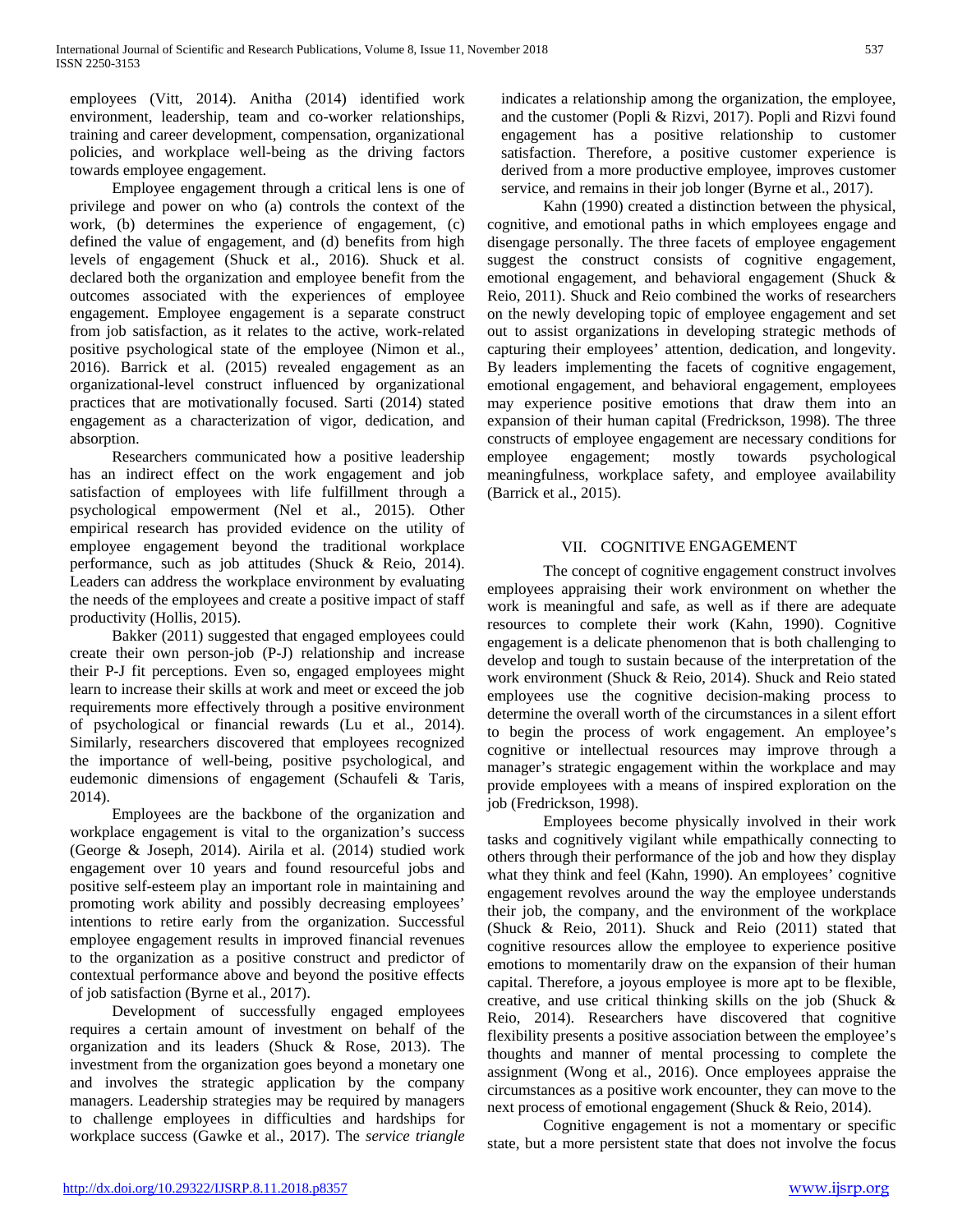on any one person, object, or behavior (Saks & Gruman, 2014). The interactions are responsive and provide supportive attachments imparting a sense of safety, and provoke positive emotions (Mikulincer & Shaver, 2017). Bakker (2011) noted that job resources become salient when high job demands expand employees' emotional and cognitive abilities.

## VIII. EMOTIONAL ENGAGEMENT

Employee satisfaction is an emotional reaction of the employee engaging in the job circumstances and other work factors, such as the leadership qualities of the manager and cohesion of the co-workers (Kumar & Pansari, 2016). The participation of engagement is a role of performance for the employee (Rana et al., 2014). Researchers suggest the level in which an employee engages on the job includes an emotional factor of engagement in work-related tasks (Shuck & Reio, 2014). An employee's emotional bond in their work creates a willingness to involve personal resources such as pride, belief, and knowledge (Shuck & Reio, 2011).

An employee's emotional engagement is a bond with their organization and is an important determinant of commitment and loyalty (Shuck & Reio, 2011). An emotionally engaged employee has a positive attitude in the workplace, values the system, and goes beyond the call of duty to perform their role in excellence (Anitha, 2014). The self-management process requires an employee to use and make sound decisions on the meaningfulness or purpose of their job and in the manner of making the right choice and in the right way (Saxena & Srivastava, 2015). Researchers have proved that formally negative emotions from employees have been reversed into positive emotions of engagement with psychological actions of readiness (Fredrickson, 1998).

Researchers discovered the emotional engagement of employees to be a collective phenomenon which spreads from individual to individual (Rana et al., 2014). Other researchers' findings exposed that employees thrive on intrinsic rewards the employee may receive from the work performed and act as reinforcements to keep the employee actively self-managing and engaged in their work (Saxena & Srivastava, 2015). Emotional engagement produces emotional responses from employees that lead to behavior patterns, or behavioral engagement actions on the job (Karatepe & Aga, 2016).

## IX. BEHAVIORAL ENGAGEMENT

Behavioral engagement is the most evident form of employee engagement (Shuck & Reio, 2011). Researchers observed that cognitive and emotional engagement spawns the physical manifestation of discretionary behavioral engagement (Shuck et al., 2016). Circumstances within the job appear as fleeting contracts to the employee and if certain conditions are met, the employee deems these conditions as acceptable and can personally engage in moments of task behaviors (Kahn, 1990). The employee's perception of the job objective allows for a positive reaction of behavior based on the motivation from encouraging managers (Hackman & Oldham, 1976).

Leaders who identify a style that works best for a situation and matches the expectations of the employees brings forth high levels of engagement for better work performance through improved employee behavior (Popli & Rizvi, 2016). Changes in behavioral patterns occur during positive emotions and broaden a person's momentary thought-action repertoire (Fredrickson, 1998). Behavioral engagement allows the employee to broaden their available resources and openly display these behaviors in the workplace (Shuck & Reio, 2014). Fredrickson further claimed certain positive emotions prompt individuals to abandon instinctive behavioral scripts and pursue innovative, creative, and unscripted paths of thoughts and actions. Positive behavioral engagement from employees may create an interaction with customers who may talk positively about the brand and recommend the brand or service to their family and friends (Kumar & Pansari, 2016). Employee job performance satisfaction and high levels of commitment benefit the organization through positive behavioral engagement actions (Rana et al., 2014). The social implications of behaviorally engaged employees predict a health working environment that reflects the social impact of the organization (Anitha, 2014).

#### X. EFFECTIVE EMPLOYEE ENGAGEMENT STRATEGIES

Effective employee engagement strategies may include managers who implement meaningful work characteristics like self-actualizing work, social impact, feelings of personal accomplishment, and perceived ability to meet the employee's projected career goals (Shuck & Reio, 2011). Gilbert et al. (2010) suggested engagement strategies to empower employees and emphasize individual contributions to organizational goals as important steps in producing positive workplace environments. Managers who focus on engaging employees may also engage customers through listening, servicing, and treating the customer in the best manner (Kumar & Pansari, 2016). However, organizational leaders should ensure all levels of hierarchy are involved in fostering employee engagement to improve the cultural setting (Rana et al., 2014).

Workplace practices of enhanced recruitment and safe work environments showed an increase of employee engagement with excellent retention, stronger customer relationships, and a deeper understanding of organization (Vitt, 2014). Managers who empower employees enhance employee feelings of selfefficacy (Nel et al., 2015). Researchers also proved that engaged employees present a competitive advantage in the marketplace for the organization (Glavas, 2016).

Moreover, engaged employees who analyze the strategic structure of their firm generate shared perceptions and collectively engage as a group (Barrick et al., 2015). Managerial support presents a positive contribution to the organization and a feeling of value to the employees (Shuck & Reio, 2014). The role performed by employees reveals a dimension of self-expression and the use of skills within their designated roles (Kahn, 1990). Therefore, managers who offer a positive perception of the work environment present a supportive workplace for employee engagement (Anitha, 2014). Managers who reengage their employees through a thoughtful change intervention benefit the entire organization (Shuck & Reio, 2011).

Effective employee engagement can lead to higher individual and organizational performance and outcomes (Albrecht et al., 2015). Managers are responsible for interpreting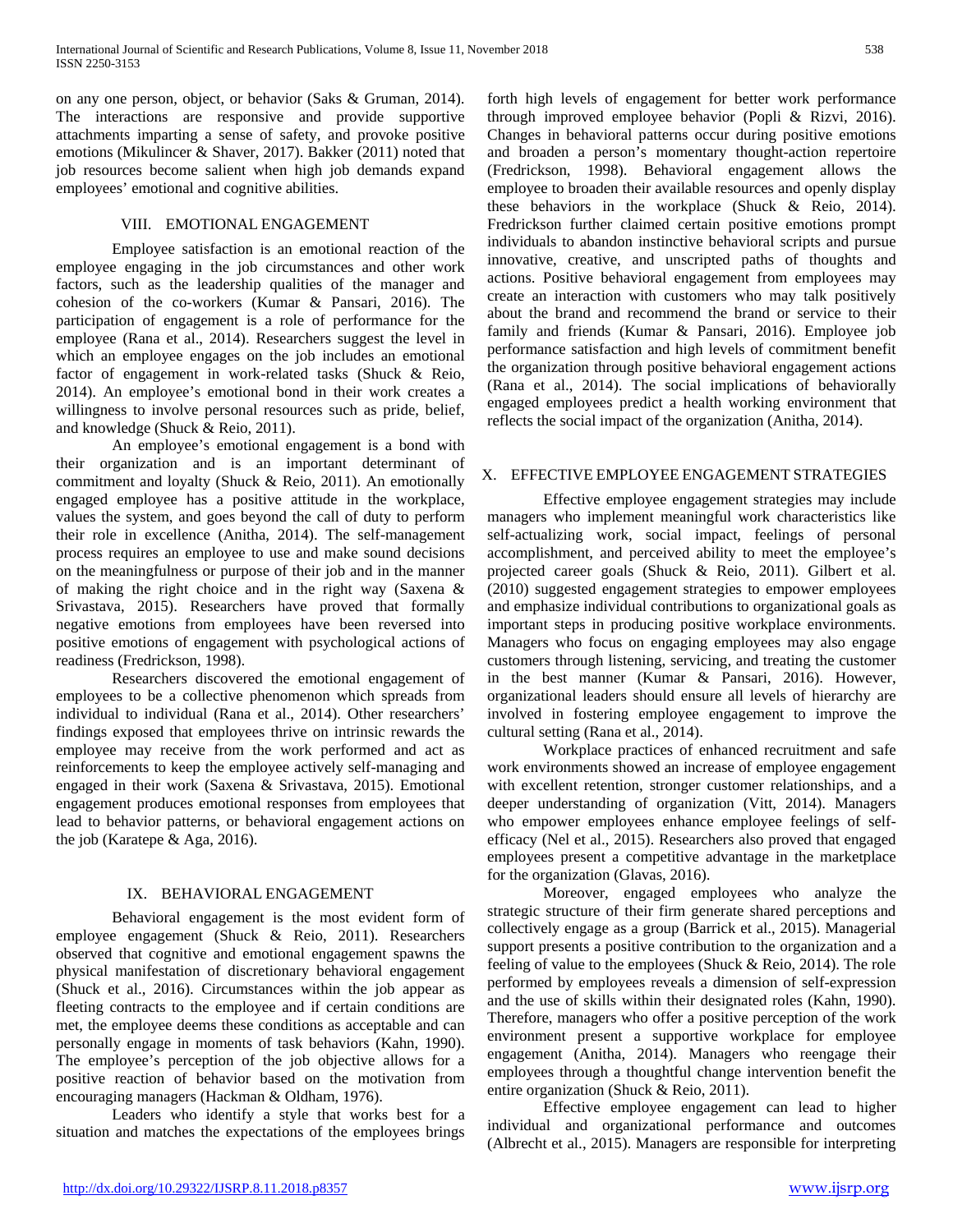and executing organizational strategies, facilitating workplace changes, generating effective working environments, ensuring operations run efficiently, building up and motivating teams and individuals (Agarwal, 2014). Self-efficacy is partially the mediator between the manager's rated effectiveness and employee engagement (Ugwu et al., 2014).

**Communicate with employees.** Communicating with people is a means to the manager figuring out the best method to respond to certain situations with employees (Kahn, 1990). Technology offers managers an effective way to communicate and engage with their employees (Men & Hung-Baesecke, 2015). Managers can build trust with employees by implementing internal campaigns such as kick-off meetings, flyers and announcements via the company's intranet, and publishing articles in the company's magazine (Schaufeli & Taris, 2014). Strategic managers work with employees to improve time management skills and help them learn effective communication skills to increase their job effectiveness (Byrne et al., 2017). According to Gordon et al. (2015), communication helps employees perform their daily work tasks and enhance both their and other's professional development.

**Share knowledge.** Communication of the manager's knowledge allows for knowledge sharing of the company's procedures with employees (Ford et al., 2015). Leadership traits include the manager's motives, values, social and cognitive ability, and knowledge; which they share with their employees (Offord et al., 2016). Researchers have found knowledge sharing and innovation encourage creativity and participation among employees (Martinez, 2015). Kahn (1990) stated effective leaders share their personal philosophy and vision with employees to build relationships. Knowledge sharing among team members also fosters individual and team creativity and employee engagement (Dong, Bartol, Zhang, & Li, 2016). Internal knowledge sharing promotes proactive work behaviors where the behavioral characteristics of the employees reveal initiative, risk taking, and the introduction of innovative ideas (Gawke et al., 2017).

**Provide employee resources.** Job resources refer to the physical, psychological, social, or organizational aspects of the job function that help the employee achieve their work goals (Balunde & Paradnike, 2016). Sufficient job resources may provide employees with a sense of security to improve their engagement practices (Byrne et al., 2017). Job resources provide employees with greater learning opportunities and have direct effects on increasing work engagement (Sarti, 2014). Managers should seek resources to positively associate with employee engagement practices where employees can seek challenges to associate adaptivity and reduce demands from a negative environment (Petrou, Demerouti, & Schaufeli, 2016). Job resources, along with the employees' personal resources, help to balance the employee's personal abilities and needs (Gawke et al., 2017).

**Empower employees.** Empowerment allows a person to feel the need to serve, aspire, and respect the power and receive the support of their supervisor (Mikulincer & Shaver, 2017). Social media outlets allow employees to articulate their opinions and engage in a more personalized and intimate relationship with the organization (Men & Hung-Baesecke, 2015). Transformational leaders empower their employees, and provide a leader-member exchange, influence forms of engagement in the workplace (Saks & Gruman, 2014). Therefore, empower your employees and give them freedom to make decisions, respect their failures, and let them learn lessons from those failures so they can become successful leaders (Rao, 2017).

**Encourage employees.** Employees with low morale are likely to view their manager as disengaged and unethical (Bonner et al., 2016). Adequate salary and career opportunities may provide employees with the motivation to engage in high work performance (Balunde & Paradnike, 2016). Some managers may use a reward system to encourage and stimulate employees to engage in their job functions (Peng et al., 2016). Managers should pay attention to improving their personal integrity as employees soon discover their manager's integrity builds their own engagement and improves citizenship behaviors (Reunanen, Penttinen, & Borgmeier, 2017).

**Build trustworthiness.** Researchers noted that without trust, employees focus on placing blame on others, miss deadlines, fail to service customers efficiently and fail to deliver positive results (Rao, 2017). Transparency among management builds a relationship of trust with the employees (Men & Hung-Baesecke, 2015). Employee engagement, as an organizational strategy should be a leadership goal of managers that involves all members of the organization and one that offers a supportive culture and builds on trust (Popli & Rizvi, 2017). When managers provide consistent responsiveness and attention, individuals develop positive internal processes of trustworthiness (Byrne et al., 2017). Trust in the supervisor creates the development of an employee's social capital outcome and positive attitudes and behaviors (Lapointe & Vandenberghe, 2016). Employees who believe in the *wow factor* in their work environment are more likely to lead results and transfer the excitement and engagement forward to others (Reunanen et al., 2017). Trust allows individuals to fulfill their job roles in an efficient manner (Trépanier, 2014).

**Link engagement to high performance.** Employee engagement is a motivational state where employees invest themselves emotionally, cognitively, and physically in their work role (Kahn, 1990). Employees who demonstrate high performance skills in their job are more likely to further develop their cohesion levels and be a benefit to the entire organization in future tasks (Rodríguez-Sánchez, Devloo, Rico, Salanova, & Anseel, 2016). Managers can customize individual performance levels for each employee and in turn, create influence follower development by communicating lofty expectations and stimulate followers' intrinsic needs for growth (Dong et al., 2016). High performers want to believe their work is meaningful and believe they can give and receive in their work role (Kahn, 1990). Superior job performance boosts employee engagement and selfefficacy because it encourages motivation-enhancing experiences of excellence and success (Schaufeli & Taris, 2014).

**Lead by example.** Managers who lead by example provide the most effective implementation of employee engagement (Bernard, 2016). Leaders need to lead by example if they are to expect their employees to engage in their job role (Fortenberry & McGoldrick, 2016). Effective leaders emphasize common grounds, shared values, and ideology to employees by articulating a compelling vision, developing acceptance of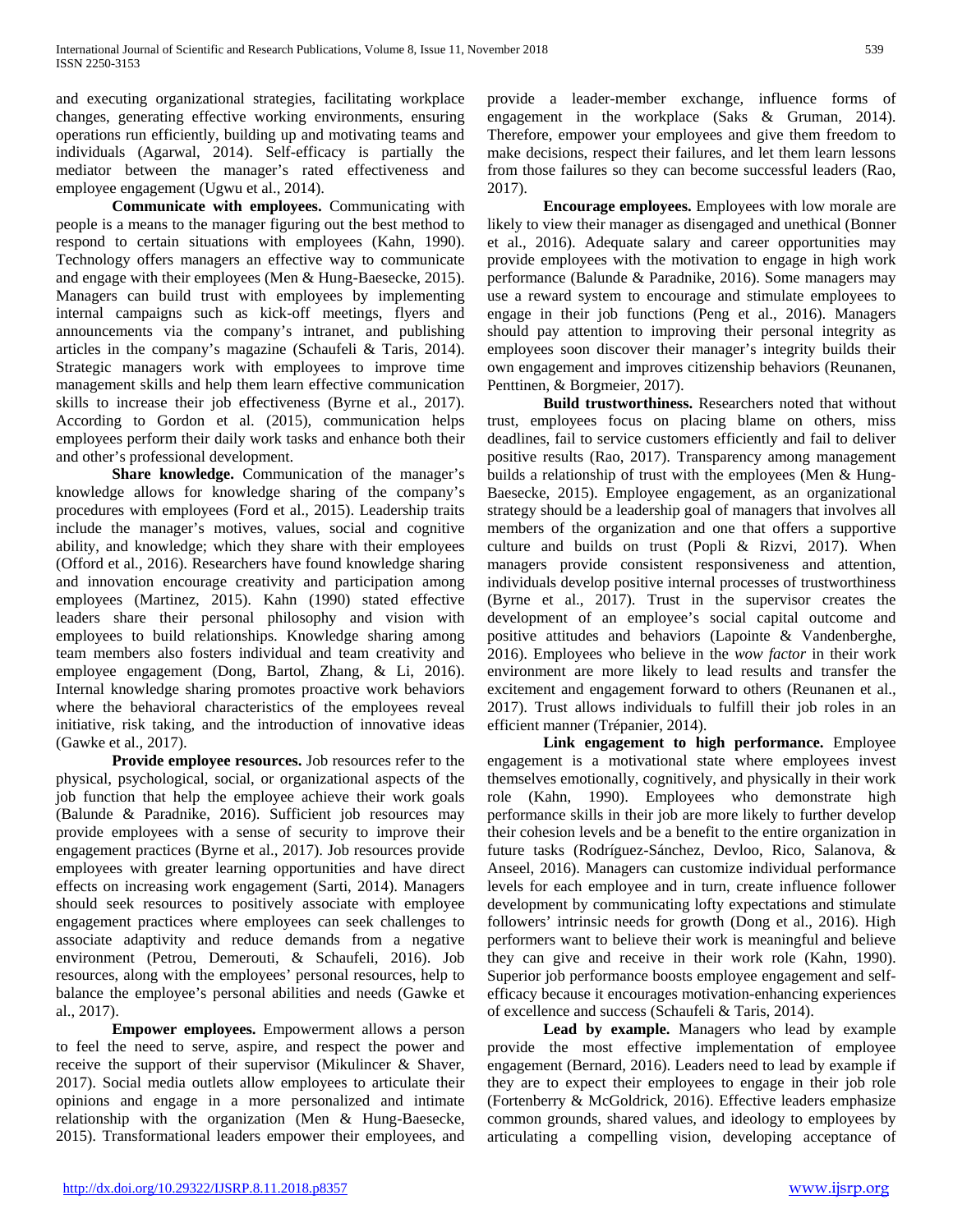collective goals, and establishing themselves as a role model for the team (Dong et al., 2016). Employees observe managers and respond well to leaders who lead through example (Zhu, Treviño, & Zheng, 2016).

A responsive leader repeats interactions with responsive and supportive actions to their employees and creates a cohesive pattern where the employees can psychologically function on the job (Mikulincer & Shaver, 2017). Effective leaders also leverage the talents of others so business-oriented leaders can focus on their business roles within the organization and perform their tasks more efficiently (Rucker, 2017). A leadership strategy with a scheme of effective nurturing and collaborative capabilities draws employees towards engagement in their work roles (Beckmann, 2017). Inspirational leaders close the gap between themselves and employees and develop positive employee engagement in the workplace (Rao, 2017).

#### XI. FACTORS THAT ENHANCE EMPLOYEE ENGAGEMENT

Employee engagement is a level of commitment and involvement an employee has towards their organization and company values (Anitha, 2014). According to researchers, many leaders are turning to scholars to test strategies on how to develop an engaged workforce (Shuck & Reio, 2011). Job crafting links work engagement and opens opportunities for individuals to expand their career (Lu et al., 2014). A fair pay structure creates a sense of self-efficacy for the employee and promotes employee engagement (Olafsen, Halvari, Forest, & Deci, 2015). Shuck, Adelson, and Reio (2016) noted how engaged employees bring their whole selves into their work roles. Kahn's (1990) personal engagement foundation reveals that engaged employees show cognitive attentiveness, become emotionally vested, and are physically energetic in the work environment.

**Leadership.** Leadership was an important criterion identified through research as a fundamental factor to employee engagement (Anitha, 2014). Researchers suggested leadership as one of the largest factors affecting employee perceptions and the workplace and workforce engagement actions (Popli & Rizvi, 2016). Effective leaders translate organizational systems to their employees and reinforce their behaviors to create different degrees of supportiveness and openness (Kahn, 1990). Kahn further stated supportive managers create a supportive environment that allow employees to try and to fail without fear of the consequences. Leaders who inspire employees create trust through civility, honest communication, and concern towards a healthy workplace (Hollis, 2015). Managers should recognize and implement focal areas of employee development that require immediate attention (Kumar & Pansari, 2016).

Organizational leaders can enhance employee engagement through effective use of current resources or in purchasing external resources and develop new capabilities to create improved employee and customer value (Barrick et al., 2015). The positive leadership role of managers in an organization help develop reliable and valid perceptions by the employees towards their work environment (Nel et al., 2014). Managers need the ability to facilitate directions to employees in a manner of collaboration; instead of enforcing the power of one over another (Shuck et al., 2016). When employees are

encouraged and supported by their managers, they are willing to engage in the workplace environment to help their organization achieve functional and social success (Paillé et al., 2014).

**Fair pay.** Workers associate fair compensation with task assignment and task completion (Borromeo, Laurent, Toyama, & Amer-Yahia, 2017). Fair compensation systems attract and retain valuable employees based on their heterogeneous ability, motivation levels, and social relationships (Larkin & Pierce, 2015). Samnani and Singh (2014) reported that performance-enhancing compensation practices help to increase employee productivity through greater accountability.

Employees tend to engage in their work efforts based on what they consider *fair wages* (Cohn, Fehr, Herrmann, & Schneider, 2014). According to Borromeo et al. (2017), engaged workers may contribute more than their disengaged counterparts if they believe their wages are fair. Larkin and Pierce (2016) noted that fair wages encourage engaged employees to work harder, obtain promotions in the workplace, and increase their psychological well-being.

Responsible organizational leaders influence a culture that drives employee engagement and compensates their workers to ensure fairness and employee satisfaction in the workplace (Taneja, Sewell, & Odom, 2015). Compensation motivates an employee to achieve more and therefore focus more on their work and personal development within the organization (Anitha, 2014). Therefore, compensation systems represent a critical influence and driver of employee attitudes and behaviors towards employee engagement in the workplace (Samnani & Singh, 2014).

**Cultural diversity.** A healthy working environment should consist of a moral cultural diversity that includes an effective team, an attentive manager, job security, a sustainable compensation package, proper resources, and a safe working environment (Anitha, 2014). Productive and successful firm cultures are comprised of skillful employees who perform routines with knowledge of organizational processes and a full understanding of the daily operations (Charlier et al., 2016). Kish-Gephart et al. (2014) stated that *fairness* generates moral standards and honest motives across corporate culture.

Effective employee engagement affects all work groups, industries, and organizational cultures and requires dedication from managers and employees (Shuck et al., 2016). Employee engagement combines an affective commitment and intrinsic motivation between an employee's attachment and relationship with the organizational culture and colleagues (Taneja et al., 2015). Organizational culture influences whether an employee chooses to engage in their work and is based on the work environment (Reis, Trullen, & Story, 2016). The key competitive advantage of a firm is to attract top talent, apply strategic practices, develop respectable leadership, and engage employees within a healthy organizational culture of motivated employees (Evangeline & Ragavan, 2016).

## XII. RESEARCH METHOD AND DESIGN

The qualitative approach was used for this study by interviewing small retail managers and reporting their strategies to improve successful employee engagement. The selection of the qualitative method as five available design options consist of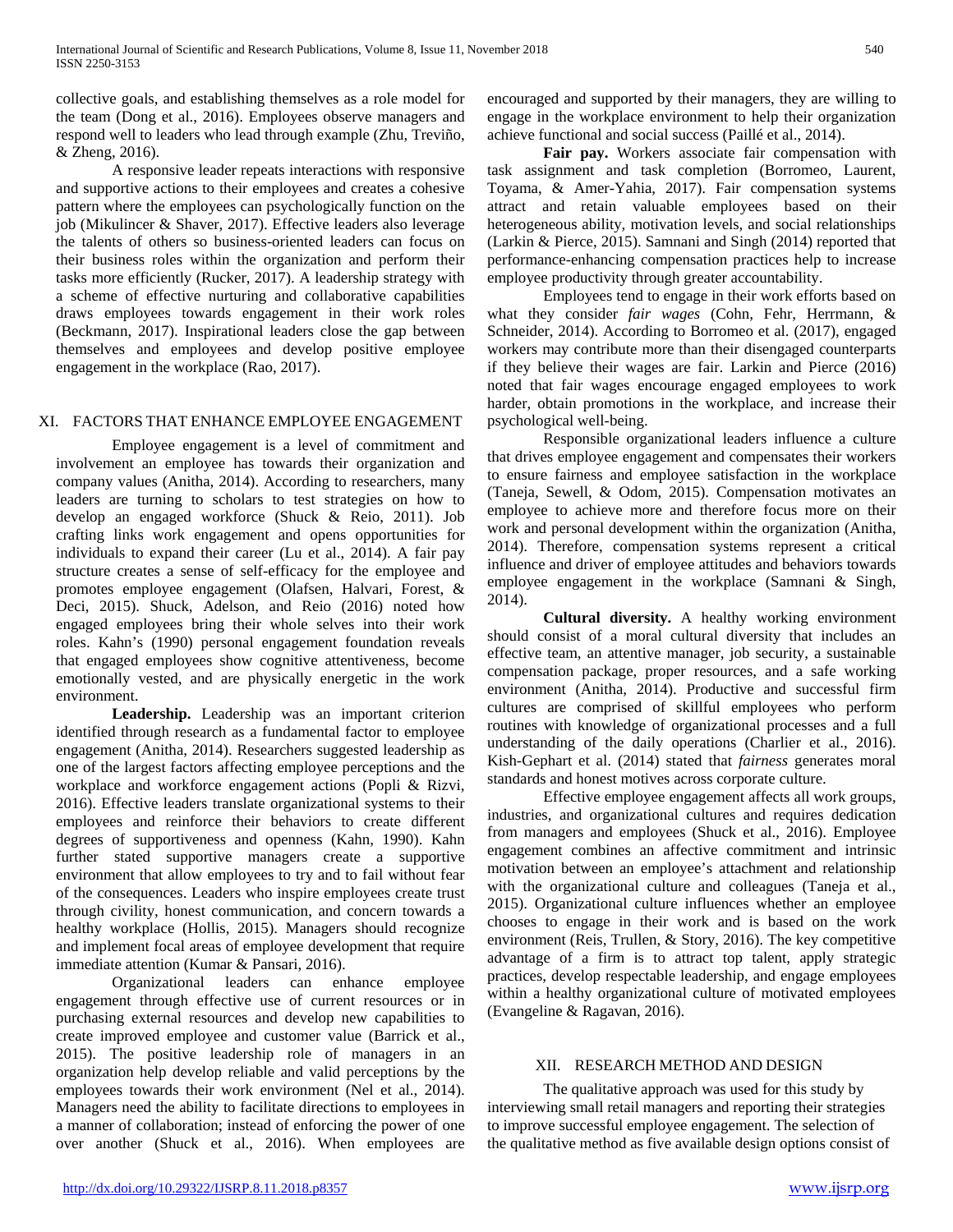(a) narrative, (b) ethnography, (c) grounded theory, (d) case study, and (e) phenomenology (Palinkas et al., 2015). The phenomenon explored for this study encompassed retail managers with experience in using successful strategies to engage employees within the workplace. A single case study design is the most appropriate choice for this research because the data collected was consistent with the topic of the study and phenomenon of successful practices by managers in employee engagement.

The population for this qualitative single-case study included managers from a small business who were based in Orlando, Florida. Purposeful sampling is the desired sampling method choice of qualitative researchers, and the essence of purposeful sampling is to select information-rich cases that allow for the highest level and use of limited resources from diverse conditions (Duan Bhaumik, Palinkas, & Hoagwood, 2015). Purposeful sampling was used to select the study participants.

Sample sizes are typically small in qualitative research studies; nevertheless, the researcher should address credibility, transferability, dependability, and confirmability (Brown, Strickland-Munro, Kobryn, & Moore, 2017). The justification of sample size is evident in the data reaching the saturation point of redundancy, however a sample size may include three semistructured interviews (Campbell, 2015; Marshall, Cardon, Poddar, & Fontenot, 2013). In qualitative work, the sample size is generally small and based on similar research on the same topic (Karimi et al., 2017). A homogenous population should consist of six and 12 participants for the researcher to obtain data saturation (Saunders & Townsend, 2016). However, this study consisted of five eligible managers from a retail business who implemented successful strategies to engage employees in the workplace.

Participants met the eligibility criteria as managers leading successful teams through strategic engagement practices. Data was collected from five managers with semistructured, open-ended, and in-depth interview questions. Managers who participated in the study had at least 1 year of leadership experience and met the criteria for inclusion in this study. Secondary data from company memorandums, central email software, and online customer reviews provided information towards data collection and validation for the past 5 years (2012- 2016).

Fusch and Ness (2015) defined data saturation as a difficult task for the researcher, as the ability to reach data saturation depends on the varying available studies and willing participants. In qualitative inquiry, there is a purposeful strategy of ambiguities where the researcher examines the purpose of the inquiry, seeks what is at stake, provides useful data of credible input, provides information throughout the available time, and incorporates the obtainable resources as a method to reach redundancy (Marshall et al., 2013). The most suitable unit of investigation in reaching data saturation is sufficiently large enough, but small enough for the researcher to provide relevant meaning for the reader to evaluate the trustworthiness of the findings (Elo et al., 2014). Data saturation was reached with five participants and the data collection process ceased.

Participant eligibility includes a series of criteria which the researcher identifies to enable a consensual evaluation guide for a qualitative study (Santiago-Delefosse, Gavin, Bruchez,

Roux, & Stephen, 2016). The rationale of selecting participant criteria is for the researcher to strategically categorize areas of unique, different, or important perspectives on the phenomenon in question (Robinson, 2014). In qualitative methodology, the researcher selects participants who meet or exceed a specific set of criteria and who can share intimate knowledge of the phenomenon toward an information-rich case study (Palinkas et al., 2015).

To determine the eligibility criteria, the experience of each participant was evaluated with their employee engagement strategies in the retail industry. Eligible participants need at least one year of management experience and knowledge related to the phenomenon (Karimi et al., 2017). Flexibility in criteria allows the researcher to meet the needs and specificities of the study and present a consensual and explicit evaluation protocol of the participants (Santiago-Delefosse et al., 2016). The appropriate participants needed management experience and proven leadership skills to fulfill the requirements of this study.

# XIII. DATA COLLECTION INSTRUMENTS

As the data collection instrument, the semistructured method was used with open-ended, and in-depth interview questions to gather data for this study. An investigation of the organizational documents included administrative memorandums for the past 5 years (2012-2016). Directly following the interview process, member checking was incorporated to confirm the validity of each participant's responses. By validating the correct interpretation of each participants' data, the information was solidified as credible and ensured the truthfulness of the information to eliminate any potential interview misinterpretations.

The interview process was the principal foundation of data collection for this study. As the data collection instrument, both advantages and disadvantages occurred. One advantage is in how interviewers ask open-ended and relevant questions during the interview process (Chan et al., 2013). Another advantage is that an interviewer can observe the reactions of participants and make assumptions of the freely-given responses by the individuals (Saunders & Townsend, 2016). A disadvantage, as described by Paulo et al. (2015), is a participants' attitude and failure to release information could be a deterrent to the progression of the research. Another disadvantage is the researcher's tendency to misinterpret nonverbal cues during the interview process and make incorrect assumptions (Lin et al., 2016). Potential advantages and disadvantages were incorporated into the interview process. To prevent misinterpretations, participants were asked to clarify their response to the interview questions and were encouraged to provide any additional information.

#### XIV. FINDINGS OF THE STUDY

The overarching research question for this qualitative descriptive study was: What strategies do some small retail business leaders use to engage employees in the workplace? The study consisted of five retail managers from a small Orlando business who had implemented effective strategies to engage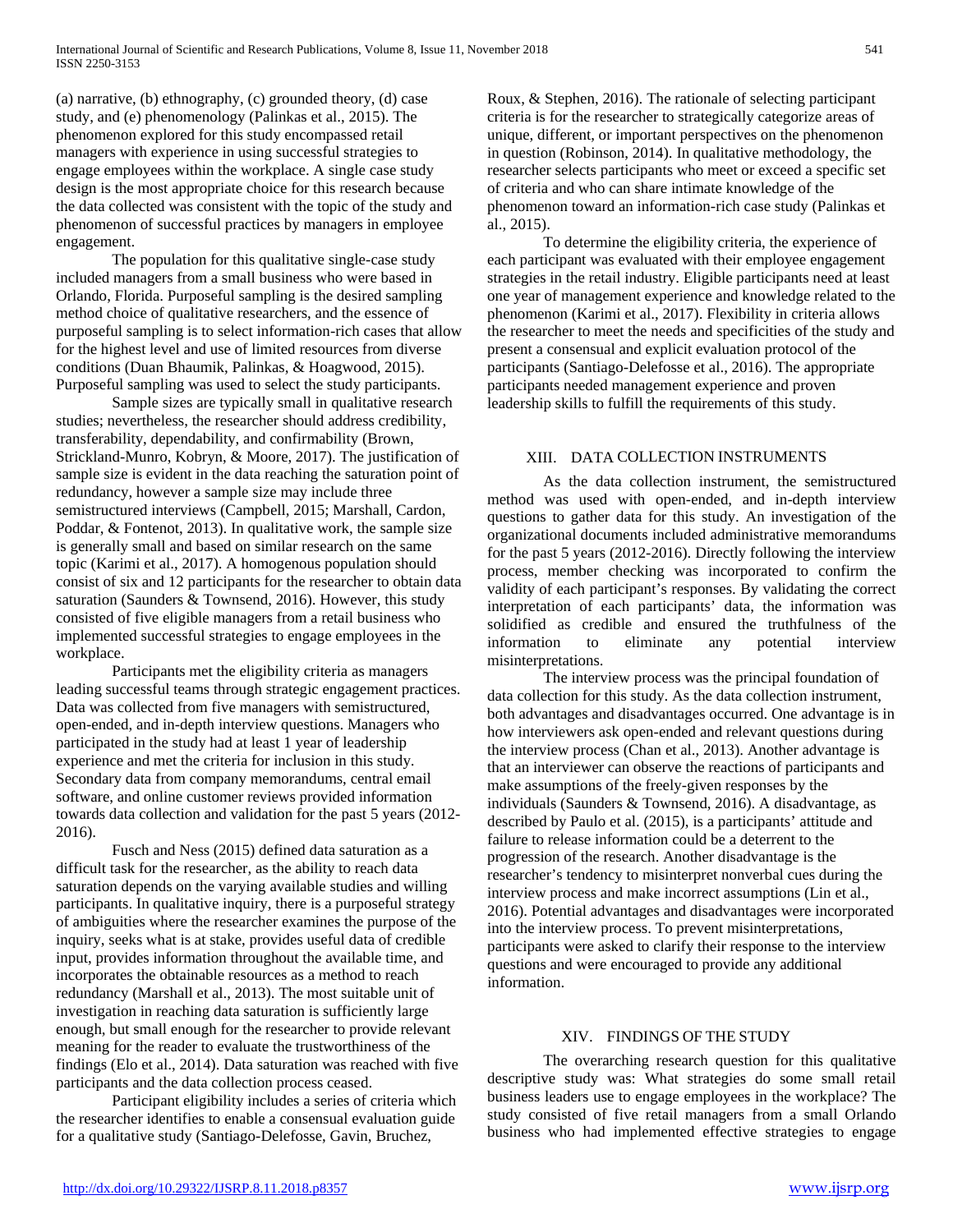their employees successfully. The data emanated from semistructured interviews with the participants and in reviewing of the company's memorandums, job description criteria, central email software, and online employee reviews by the company's customers. Audio files were uploaded, interviews were transcribed, and all of the interview data, company policies, and documentation were entered into NVivo 11 software. NVivo software was used to organize the text data, code the text, and manipulate the text data to display the desired codes. Finally, the themes were generated from the node attributes and queries from the participant responses through the NVivo 11 program. After analyzing the data in NVivo 11, three major themes emerged. These three themes included (a) supportive leadership improved employee engagement, (b) direct communication improved employee engagement, and (c) training improved employee performance.

#### **Theme 1: Supportive Leadership Improved Employee Engagement**

The findings in the study identified the described theme of supportive leadership and improved employee engagement. Employee engagement, according to Karatepe and Aga (2016), has a positive effect on the workplace environment. All participants (P1, P2, P3, P4, and P5) demonstrated supportive leadership by building effective working relationships and by listening to their employees and encouraging teamwork. Most of the participants (P1, P2, P4, and P5) shared that the employees accomplished their tasks efficiently because managers dedicated time to the employees through constant discussions and guidance. Several of the participants revealed that employee engagement is identified when the employee becomes a benefit to the business by completing their job assignments through managerial support (P1, P2, and P4). Byrne et al. (2017) revealed that supportive leaders engage employees to perform effectively and produce higher results that benefit the employee and the company.

Based on a comprehensive review of company memorandums on employee engagement, managers documented these improvements based on their supportive leadership. Figure 1 reflects the organization's 5 years (2012–2016) of engagement.



*Figure 1*. 5-year (2012–2016) employee engagement increases in the company.

The data in Figure 1 shows that the overall engagement levels drastically improved from 2012 during the next 5 years. The data in Figure 1 shows that the employee engagement levels in 2012 was 25%. In 2013, the engagement was 40%, which is an increase of 15%. In 2014, the engagement was 50%, which is an increase of 10%. In 2015, the engagement was 60%, which is an increase of 10%. In 2016, the engagement was 80%, which is an increase of 20%. The improvement in employee engagement over the past 5 years is due to managers listening, discussing, and working alongside of their employees (P1, P2, P3, P4, and P5). All managers revealed that employee engagement improved by 60% during a 5-year period (P1, P2, P3, P4, and P5).

The findings represented in this theme convey that supportive managers dedicate time with employees through documented memorandums, open discussions, and in their guidance in job-site duties. The supportive strategies used by these managers helped to improve the company's effective business practices on employee engagement over five years (2012–2016). Shuck and Reio (2014) noted that managerial support provides a positive contribution to the organization and a feeling of value to the employees. Anitha (2014) found that managers who offer a positive perception of the work environment present a supportive workplace for employee engagement. Therefore, managers who engage their employees through a thoughtful change intervention provide a benefit to the entire organization (Shuck & Reio, 2011).

## **Theme 2: Direct Communication Improved Employee Engagement**

The findings represented in Theme 2 aligned with the findings of Shuck et al. (2016) that employee engagement affects all work groups in the organization and requires direct communication from managers and employees. P1 used a calm speaking voice as a gentle approach of direct communication to give instructions to employees. Most participants (P1, P2, and P5) praised their employees with direct and immediate communication as the employee performed their job function. P5 preferred the employees directly communicate with each other and share information with the group so everyone could learn together. Each manager (P1, P2, P3, P4, and P5) expressed an understanding of the process of direct communication and positively encouraged their employees to engage in their work.

Direct communication creates behaviors to develop an employee's social capital outcome and build trust in the organization (Lapointe & Vandenberghe, 2016). Honest communication creates trust between the employee and manager and provides for a healthy workplace environment (Hollis, 2015). The findings of direct communication in the workplace were consistent with the literature from Byrne et al. (2017) who revealed that strategic managers work with employees to expand their skills and help employees learn effective communication skills to improve engagement.

## **Theme 3: Training Improved Employee Performance**

The findings aligned with the study by Samnani and Singh (2014) where the researchers found performanceenhancing compensation practices helped to increased employee productivity through greater accountability. Additionally, the findings from the participants aligned with Kumar and Pansari's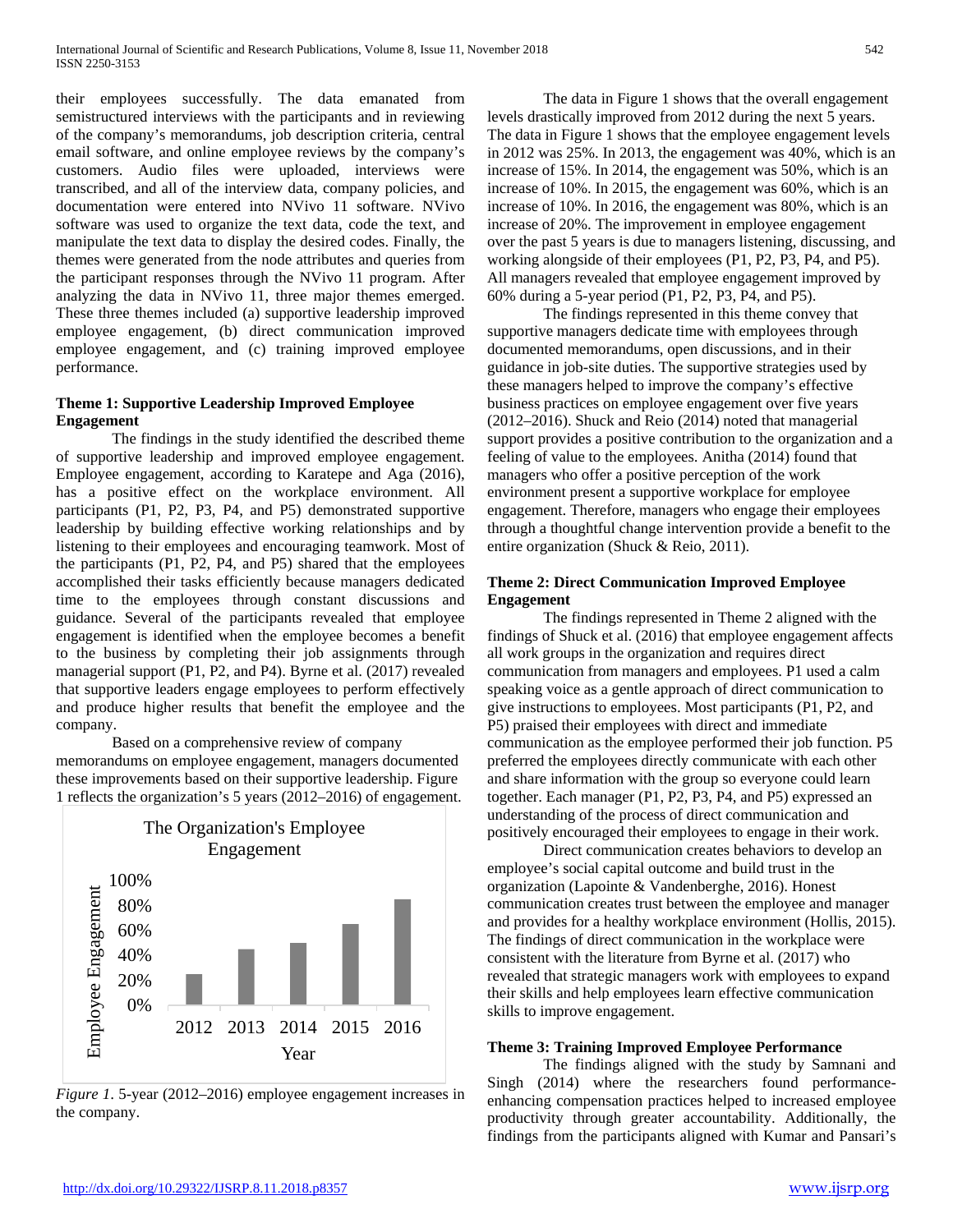(2016) review of how effective training may encourage employees to communicate with customers through listening, servicing, and treating the customer in the most effective manner. Nel et al. (2101) noted that training programs result in positive performance towards successful employee performance. Therefore, the findings revealed that employee training may build a direct line of knowledge between the employee and customer towards the utilization of effective customer service practices to improve employee performance.

The findings in Theme 3 aligned with the findings of Nel et al. (2015) that company training improved employee performance because training created stability, safety, and psychological meaning to the employees' work tasks. According to Lloyd, Bond, and Flaxman (2017), employees perceived intrinsic value in attending training programs and were more apt to learn and use the training material on the job. Albrecht et al. (2015) found that employee engagement influences the organizational climate when managers implement strategic practices such as training and development. Furthermore, Kane (2017) discovered that employers are offering employees with opportunities of organizational grow through technical training and carefully curated work experiences towards career development.

#### XV. RECOMMENDATIONS

The purpose of this qualitative descriptive study was to explore strategies that some small retail business leaders use to engage employees in the workplace. While the participants interviewed provided valuable insight and feedback to engage employees effectively, further research is recommended. The limitations identified in Section 1, Limitations, can be addressed in future research by scholars through alternative interview questions. Some of the participants appeared nervous in the recording of their responses. A participant may experience limitations in their response by not recollecting all the specifics related to the strategies used to implement employee engagement. Another limitation can be a participant's episodic memory, which may have limited the participant to accurately reconstruct their response, based on memory (Szpunar et al., 2013). The lack to recollect from memory may create a false response during the interview. The limitations in replicating past events can be time-consuming and present challenges to the early researchers' findings (Clement et al., 2015).

Although the findings of this study extend to existing research on employee engagement, employee disengagement was not always the same for each person. Employee engagement contains a human element and creates a complex business problem that future qualitative scholars should explore. A researcher should consider other effective strategies to improve employee engagement. Future research may include the interviewing of employees as an additional means to explore their perceptions of effective strategies that may provide valuable insight on this topic.

Recommendations for further qualitative descriptive research also includes the exploration of effective engagement strategies in different geographical locations and diverse types of retail industries. By exploring employee engagement in diverse geographical locations and industries, future researchers may

contribute to the understanding of employee engagement in the workplace. Future qualitative researchers should consider examining employee engagement within the office environment or the external field environment. Further research may provide managers and leaders with valuable insight to improve employee engagement which may increase productivity, improve sustainability, and approach survivability in a competitive market.

#### XVI. CONCLUSION

The findings from this qualitative descriptive study revealed that supportive leaders, direct communication, and company training as a management strategy improved employee engagement. According to research findings, disengaged employees represent more than 70% of the workforce in the United States (U.S. Merit Systems Protection Board, 2015). Through investigative research, Shuck and Reio (2016) found engaged employees are more likely to be productive, remain longer with their current employer, and positively interact with customers. Employee engagement through a critical lens is one of privilege and power on who (a) controls the context of the work, (b) determines the experience of engagement, (c) defines the value of engagement, and (d) benefits from high levels of engagement (Shuck et al., 2016).

The findings from this descriptive case study revealed that small retail managers could improve employee engagement by focusing on the supportive leadership styles, exercising direct communication, and investing in company training as a management strategy. Based on the participants' experiences, managers should implement the above strategies to improve organization's employee engagement strategy. The findings of this study also indicated that by managers applying the strategies that emerged from the participants' responses, organizational leaders could increase employee engagement, which leads to organizational productivity as the result of increased performance. Most importantly, implementing these strategies is cost-effective and managers can integrate these recommendations into the organizational engagement strategy.

Managers who are interested in improving employee engagement strategies may not produce the exact results of this study because of the situational and circumstantial intricacy of employee engagement and leadership styles. By implementing the strategies recommended under Recommendations for Action, managers may improve employee engagement which can benefit improved profitability, productivity, and sustainability. Archived records, such as company memorandums, may help the manager understand that company employees value their position and want to engage in the company. The knowledge shared by the participants in this research may contribute toward the success of other retail organizations experiencing disengaged employees. Peer-reviewed sources used throughout this study provided insight, definitions, and solidification on each terminology on employee engagement strategies for leaders to follow. Furthermore, strategic managers show concern for employees and in return, inspire employees to follow the leader. Successful employee engagement supports improved organizational performance through focused job satisfaction for business competitiveness and industry survival.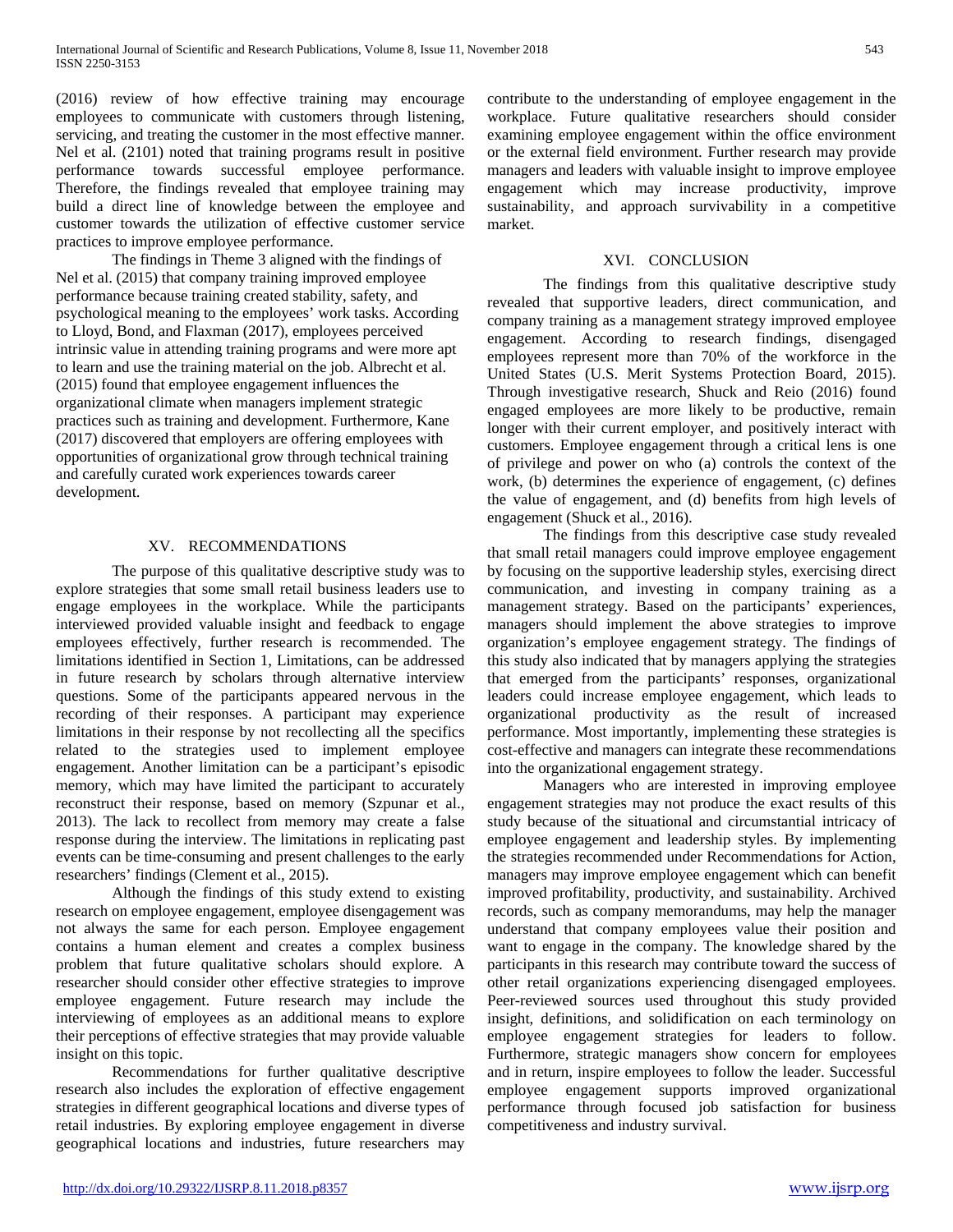#### **REFERENCES**

- [1] Agarwal, U. A. (2014). Linking justice, trust and innovative work behaviour to work engagement. *Personnel Review*, *43*, 41-73. doi:10.1108/PR-02-2012-0019
- [2] Airila, A., Hakanen, J. J., Schaufeli, W. B., Luukkonen, R., Punakallio, A., & Lusa, S. (2014). Are job and personal resources associated with work ability 10 years later? The mediating role of work engagement. *Work & Stress*, *28*, 87-105. doi:10.1080/02678373.2013.872208
- [3] Albrecht, S. L., Bakker, A. B., Gruman, J. A., Macey, W. H., & Saks, A. M. (2015). Employee engagement, human resource management practices and competitive advantage: An integrated approach. *Journal of Organizational Effectiveness: People and Performance*, *2*, 7-35. doi:10.1108/JOEPP-08-2014-0042
- [4] Anitha, J. (2014). Determinants of employee engagement and their impact on employee performance. *International Journal of Productivity and Performance Management, 63*, 308-323. doi:10.1108/IJPPM-01-2013-0008
- [5] Babalola, M. T., Stouten, J., Euwema, M. C., & Ovadje, F. (2016). The relation between ethical leadership and workplace conflicts: The mediating role of employee resolution efficacy. *Journal of Management,* 1-27. Advance online publication. doi:10.1177/0149206316638163
- [6] Bakker, A. B. (2011). An evidence-based model of work engagement. *Current Directions in Psychological Science*, *20*, 265-269. doi:10.1177/10963721411414534
- [7] Bakker, A. B., Demerouti, E., & Sanz-Vergel, A. I. (2014). Burnout and work engagement: The JD–R approach. *Annual Review of Organizational Psychological and Organizational Behavior*, *1*, 389- 411. doi:10.1146/annurev-orgpsych-031314-091235
- [8] Balunde, A. & Paradnike, K. (2016). Resources linked to work engagement: The role of high performance work practices, employees' mindfulness, and self-concept clarity. *Social Inquiry into Well-Being, 2,* 55-62. doi:10.13165/SIIW-16-2-2-06
- [9] Barrick, M. R., Thurgood, G. R., Smith, T. A., & Courtright, S. H. (2015). Collective organizational engagement: Linking motivational antecedents, strategic implementation, and firm performance. *Academy of Management Journal*, *58*, 111-135. doi:10.5465/amj.2013.0227
- [10] Beckmann, E. A. (2017). Leadership through fellowship: Distributed leadership in a professional recognition scheme for university educators. *Journal of Higher Education Policy and Management*, *39*, 155-168. doi:10.1080/1360080X.2017.1276663
- [11] Bernard, M. (2016). The impact of social media on the B2B CMO. *Journal of Business & Industrial Marketing*, *31*, 955-960. doi:10.1108/JBIM-10-2016-268
- [12] Bonner, J. M., Greenbaum, R. L., & Mayer, D. M. (2016). My boss is morally disengaged: The role of ethical leadership in explaining the interactive effect of supervisor and employee moral disengagement on employee behaviors. *Journal of Business Ethics*, *137*, 731-742. doi:10.1007/s10551-014-2366-6
- [13] Borromeo, R. M., Laurent, T., Toyama, M., & Amer-Yahia, S. (2017). Fairness and transparency in crowdsourcing, 466-469. Advance online publication. doi:10.5441/002/edbt.2017.46
- [14] Brown, G., Strickland-Munro, J., Kobryn, H., & Moore, S. A. (2017). Mixed methods participatory GIS: An evaluation of the validity of qualitative and quantitative mapping methods. *Applied Geography*, *79*, 153-166. doi:10.1016/j.apgeog.2016.12.015
- [15] Byrne, Z., Albert, L., Manning, S., & Desir, R. (2017). Relational models and engagement: An attachment theory perspective. *Journal of Managerial Psychology*, *32*, 30-44. doi:10.1108/JMP-01-2016-0006
- [16] Campbell, K. (2015). *Flexible work schedules, virtual work programs, and employee productivity* (Doctoral dissertation). Retrieved from ProQuest Dissertations & Theses Full Text database. (UMI No. 3700954)
- [17] Charlier, S. D., Guay, R. P., & Zimmerman, R. D. (2016). Plugged in or disconnected? A model of the effects of technological factors on employee job embeddedness. *Human Resource Management*, *55*, 109- 126. doi:10.1002/hrm.21716
- [18] Chughtai, A., Byrne, M., & Flood, B. (2015). Linking ethical leadership to employee well-being: The role of trust in supervisor. *Journal of Business Ethics*, *128*, 653-663. doi:10.1007/s10551-014- 2126-7
- [19] Clement, S., Schauman, O., Graham, T., Maggioni, F., Evans-Lacko, S., Bezborodovs, N., ... & Thornicroft, G. (2015). What is the impact of mental health-related stigma on help-seeking? A systematic review of quantitative and qualitative studies. *Psychological medicine*, *45*, 11-27. doi:10.1017/S00332917140000129
- [20] Cohn, A., Fehr, E., Herrmann, B., & Schneider, F. (2014). Social comparison and effort provision: Evidence from a field experiment. *Journal of the European Economic Association*, *12*, 877-898. doi:10.1111/jeea.12079
- [21] Dong, Y., Bartol, K. M., Zhang, Z. X., & Li, C. (2016). Enhancing employee creativity via individual skill development and team knowledge sharing: Influences of elfodused transformational leadership. *Journal of Organizational Behavior*, *38*, 439-458. doi:10.1002/job.2134
- [22] Duan, N., Bhaumik, D. K., Palinkas, L. A., & Hoagwood, K. (2015). Optimal design and purposeful sampling: Complementary methodologies for implementation research. *Administration and Policy in Mental Health and Mental Health Services Research*, *42*, 524-532. doi:10.1007/s10488-014-0596-7
- [23] Elo, S., Kääriäinen, M., Kanste, O., Pölkki, T., Utriainen, K., & Kyngäs, H. (2014). Qualitative content analysis. *Sage Open*, *4*(1), 1- 10. doi:10.1177/2158244014522633
- [24] Evangeline, E. T., & Ragavan, V. G. (2016). Organisational culture and motivation as instigators for employee engagement. *Indian Journal of Science and Technology*, *9*(2) 1-4. doi:10.17485/ijst/2016/v9i2/86340
- [25] Ford, D., Myrden, S. E., & Jones, T. D. (2015). Understanding "disengagement from knowledge sharing": Engagement theory versus adaptive cost theory. *Journal of Knowledge Management*, *19*, 476- 496. doi:10.1108/JKM-11-2014-0469
- [26] Fortenberry Jr., J. L., & McGoldrick, P. J. (2016). Internal marketing: A pathway for healthcare facilities to improve the patient experience. *International Journal of Healthcare Management*, *9*, 28-33. doi:10.1179/2047971915Y.0000000014
- [27] Fredrickson, B. L. (1998). What good are positive emotions? *Review of General Psychology, 2*, 300-319. doi:10.1037/1089-2680.2.3.300
- [28] Fusch, P. I., & Ness, L. R. (2015). Are we there yet? Data saturation in qualitative research. *The Qualitative Report*, *20*, 1408-1416. Retrieved from http://nsuworks.nova.edu/tqr/
- [29] Gawke, J. C., Gorgievski, M. J., & Bakker, A. B. (2017). Employee intrapreneurship and work engagement: A latent change score approach. *Journal of Vocational Behavior*, *100*, 88-100. doi:10.1016/j.jvb.2017.03.002
- [30] George, G., & Joseph, B. (2014). A study on employees' engagement level in travel organisations with reference to Karnataka. *Indian Journal of Commerce and Management Studies*, *5*, 8-15. Retrieved from http://scholarshub.net
- [31] Gilbert, S., Laschinger, H. K., & Leiter, M. (2010). The mediating effect of burnout on the relationship between structural empowerment and organizational citizenship behaviours. *Journal of Nursing Management*, *18*, 339-348. doi:10.1111/j.1365-2834.2010.01074.x
- [32] Glavas, A. (2016). Corporate social responsibility and employee engagement: Enabling employees to employ more of their whole selves at work. *Frontiers in Psychology*, *7*(796), 1-10. doi:10.3389/fpsyg.2016.00796
- [33] Gordon, H. J., Demerouti, E., Bipp, T., & Le Blanc, P. M. (2015). The job demands and resources decision making (JD-R-DM) model. *European Journal of Work and Organizational Psychology*, *24*, 44-58. doi:10.1080/1359432X.2013.842901
- [34] Hackman, J. R., & Oldham, G. R. (1976). Motivation through the design of work: Test of a theory. *Organizational Behavior and Human Performance*, *16*, 250-279. doi:10.1016/0030-5073(76)90016-7
- [35] Hollis, L. P. (2015). Bully university? The cost of workplace bullying and employee disengagement in American higher education. *SAGE Open*, *5*(2), 1-11. doi:10.1177/2158244015589997
- [36] Kahn, W. A. (1990). Psychological conditions of personal engagement and disengagement at work. *Academy of Management Journal*, *33*, 692-724. doi:10.2307/256287
- [37] Kane, G. (2017). The evolutionary implications of social media for organizational knowledge management. *ScienceDirect*, 27, 37-46. doi:10.1016/j.infoandorg.2017.01.001
- [38] Karatepe, O. M., & Aga, M. (2016). The effects of organization mission fulfillment and perceived organizational support on job performance: The mediating role of work engagement. *International*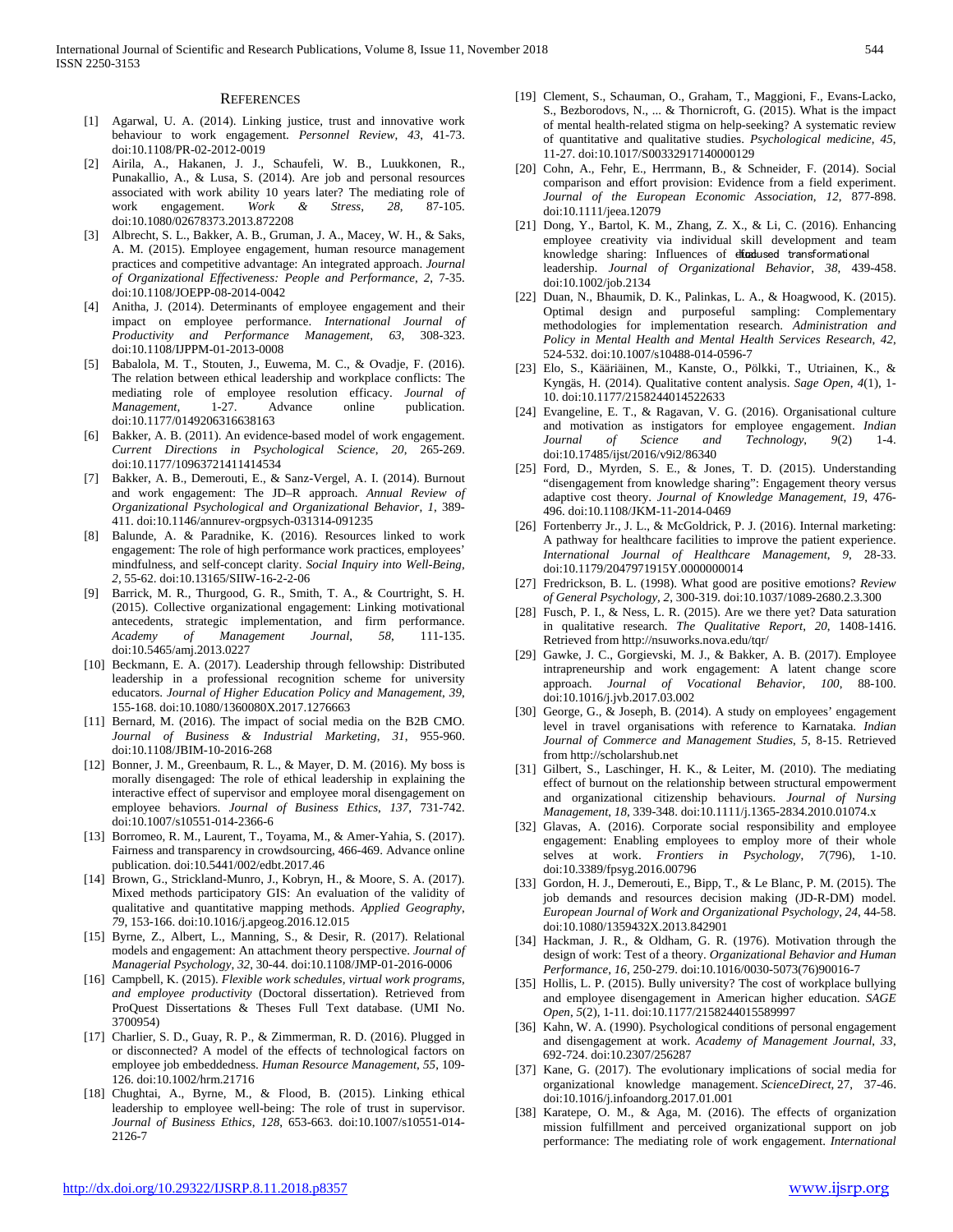*Journal of Bank Marketing*, *34*, 368-387. doi:10.1108/IJBM-12-2014- 0171

- [39] Karimi, M., Brazier, J., & Paisley, S. (2017). How do individuals value health states? A qualitative investigation. *Social Science & Medicine*, *172*, 80-88. doi:10.1016/j.socscimed.2016.11.027
- [40] Kish-Gephart, J., Detert, J., Treviño, L. K., Baker, V., & Martin, S. (2014). Situational moral disengagement: Can the effects of selfinterest be mitigated? *Journal of Business Ethics*, *125*, 267-285. doi:10.1007/s10551-013-1909-6
- [41] Kumar, V., & Pansari, A. (2016). Competitive advantage through engagement. *Journal of Marketing Research*, *53*, 497-514. doi:10.1509/jmr.15.0044
- [42] Lapointe, É., & Vandenberghe, C. (2016). Trust in the supervisor and the development of employees' social capital during organizational entry: A conservation of resources approach. *The International Journal of Human Resource Management*, 1-21. Advance online publication. doi:10.1080/09585192.2016.1244097
- [43] Larkin, I., & Pierce, L. (2016). Compensation and employee misconduct: The inseparability of productive and counterproductive behavior in firms. *Organizational Wrongdoing, 10,* 1-27. Advance online publication. doi:10.1017/CB09781316338827.011
- [44] Lloyd, J., Bond, F. W., & Flaxman, P. E. (2017). Work-related selfefficacy as a moderator of the impact of a worksite stress management training intervention: Intrinsic work motivation as a higher order condition of effect. *Journal of Occupational Health Psychology*, *22*, 115-127. doi:10.1037/ocp0000026
- [45] Lu, C. Q., Wang, H. J., Lu, J. J., Du, D. Y., & Bakker, A. B. (2014). Does work engagement increase person–job fit? The role of job crafting and job insecurity. *Journal of Vocational Behavior*, *84*, 142- 152. doi:10.1016/j.jvb.2013.12.004
- [46] Marshall, B., Cardon, P., Poddar, A., & Fontenot, R. (2013). Does sample size matter in qualitative research? A review of qualitative interviews in IS research. *Journal of Computer Information Systems*, *54*, 11-22. doi:10.1080/08874417.2013.11645667
- [47] Martinez, M. G. (2015). Solver engagement in knowledge sharing in crowdsourcing communities: Exploring the link to creativity. *Research Policy*, *44*, 1419-1430. doi:10.1016/j.respol.2015.05.010
- [48] Men, L. R., & Hung-Baesecke, C. J. F. (2015). Engaging employees in China: The impact of communication channels, organizational transparency, and authenticity. *Corporate Communications: An International Journal*, *20*, 448-467. doi:10.1108/CCIJ-11-2014-0079
- [49] Mikulincer, M., & Shaver, P. R. (2017). Augmenting the sense of attachment security in group contexts: The effects of a responsive leader and a cohesive group. *International Journal of Group Psychotherapy*, *67*, 161-175. doi:10.1080/00207284.2016.1260462
- [50] Nel, T., Stander, M. W., & Latif, J. (2015). Investigating positive leadership, psychological empowerment, work engagement and satisfaction with life in a chemical industry. *SA Journal of Industrial Psychology*, *41*(1), 1-13. doi:10.4102/sajip.v4i1.1243
- [51] Nimon, K., Shuck, B., & Zigarmi, D. (2016). Construct overlap between employee engagement and job satisfaction: A function of semantic equivalence? *Journal of Happiness Studies*, *17*, 1149-1171. doi:10.1007/s10902-015-9636-6
- [52] Offord, M., Gill, R., & Kendal, J. (2016). Leadership between decks: A synthesis and development of engagement and resistance theories of leadership based on evidence from practice in royal Navy warships. *Leadership and Organization Development Journal, 37,* 289-304. doi:10.1108/LODJ-07-2014-0119
- [53] Olafsen, A. H., Halvari, H., Forest, J., & Deci, E. L. (2015). Show them the money? The role of pay, managerial need support, and justice in a sedietermination theory model of intrinsic work motivation. *Scandinavian Journal of Psychology*, *56*, 447-457. doi:10.1111/sjop.12211
- [54] Paillé, P., Chen, Y., Boiral, O., & Jin, J. (2014). The impact of human resource management on environmental performance: An employeelevel study. *Journal of Business Ethics*, *121*, 451-466. doi:10.1007/s10551-013-1732-0
- [55] Palinkas, L. A., Horwitz, S. M., Green, C. A., Wisdom, J. P., Duan, N., & Hoagwood, K. (2015). Purposeful sampling for qualitative data collection and analysis in mixed method implementation research. *Administration and Policy in Mental Health and Mental Health Services Research*, *42*, 533-544. doi:10.1007/s10488-013-0528-y
- [56] Paulo, R. M., Albuquerque, P. B., Saraiva, M., & Bull, R. (2015). The enhanced cognitive interview: Testing appropriateness perception,

memory capacity and error estimate relation with report quality. *Applied Cognitive Psychology*, *29*, 536-543. doi:10.1002/acp.3132

- [57] Peng, A. C., Lin, H. E., Schaubroeck, J., McDonough III, E. F., Hu, B., & Zhang, A. (2016). CEO intellectual stimulation and employee work meaningfulness: The moderating role of organizational context. *Group & Organization Management*, *41*, 203-231. doi:10.1177/1059601115592982
- [58] Petrou, P., Demerouti, E., & Schaufeli, W. B. (2016). Crafting the change. The role of employee job crafting behaviors for successful organizational change. *Journal of Management*, 1-27. Advance online publication. doi:10.1177/0149206315624961
- [59] Popli, S., & Rizvi, I. A. (2016). Drivers of employee engagement: The role of leadership style. *Global Business Review*, *17*, 965-979. doi:10.1177/0972150916645701
- [60] Popli, S., & Rizvi, I. A. (2017). Leadership style and service orientation: The catalytic role of employee engagement. *Journal of Service Theory and Practice*, *27*, 292-310. doi:10.1108/JSTP-07- 2015-0151
- [61] Rana, S., Ardichvili, A., & Tkachenko, O. (2014). A theoretical model of the antecedents and outcomes of employee engagement: Dubin's method. *Journal of Workplace Learning*, *26*, 249-266. doi:10.1108/JWL-09-2013-0063
- [62] Rao, M. S. (2017). Innovative tools and techniques to ensure effective employee engagement. *Industrial and Commercial Training*, *49*, 127- 131. doi:10.1108/ICT-06-2016-0037
- [63] Reis, G., Trullen, J., & Story, J. (2016). Perceived organizational culture and engagement: The mediating role of authenticity. *Journal of Managerial Psychology*, *31*, 1091-1105. doi:10.1108/JMP-05-201- 0178
- [64] Reunanen, T., Penttinen, M., & Borgmeier, A. (2017). "Wow-Factors" for boosting business. In *Advances in Human Factors, Business Management, Training and Education, 498,* 589-600. doi:10.1007/978-3-319-42070-7
- [65] Robinson, O. C. (2014). Sampling in interview-based qualitative research: A theoretical and practical guide. *Qualitative Research in Psychology*, *11*, 25-41. doi:10.1080/14780887.2013.801543
- [66] Rodríguez-Sánchez, A. M., Devloo, T., Rico, R., Salanova, M., & Anseel, F. (2016). What makes creative teams tick? Cohesion, engagement, and performance across creativity tasks. A three-wave study. *Group & Organization Management*, 1-27. Advance online publication. doi:10.1177/1059601116636476
- [67] Rucker, M. R. (2017). Workplace wellness strategies for small businesses. *International Journal of Workplace Health Management*, *10*, 55-68. doi:10.1108/IJWHM-07-2016-0054
- [68] Saks, A. M., & Gruman, J. A. (2014). What do we really know about employee engagement? *Human Resource Development Quarterly*, *25*, 155-182. doi:10.1002/hrdq.21187
- [69] Santiago-Delefosse, M., Gavin, A., Bruchez, C., Roux, P., & Stephen, S. L. (2016). Quality of qualitative research in the health sciences: Analysis of the common criteria present in 58 assessment guidelines by expert users. *Social Science & Medicine*, *148*, 142-151. doi:10.1016/j.socscimed.2015.11.007
- [70] Sarti, D. (2014). Job resources as antecedents of engagement at work: Evidence from a -lteng care setting. *Human Resource Development Quarterly*, *25*, 213-237. doi:0.1002/hrdq.21189
- [71] Saunders, M. N., & Townsend, K. (2016). Reporting and justifying the number of interview participants in organization and workplace research. *British Journal of Management*, *27*(4), 1-17. doi:10.1111/1467-8551.12182
- [72] Saxena, V., & Srivastava, R. K. (2015). Impact of employee engagement on employee performance - Case of manufacturing sectors. *International Journal of Management Research and Business Strategy*, *4*(2), 139-174. Retrieved from http://www.ijmrbs.com/
- [73] Schaufeli, W. B., & Taris, T. W. (2014). A critical review of the job demands-resources model: Implications for improving work and health. In *Bridging Occupational, Organizational and Public Health* (pp. 43-68). doi:10.1007/978-94-007-5640-3\_4
- [74] Shuck, B., Adelson, J. L., & Reio, T. G. (2016). The employee engagement scale: Initial evidence for construct validity and implications for theory and practice. *Human Resource Management,*  1-25. Advance online publication. doi:10.1002/hrm.21811
- [75] Shuck, B., Collins, J. C., Rocco, T. S., & Diaz, R. (2016). Deconstructing the privilege and power of employee engagement: Issues of inequality for management and human resource